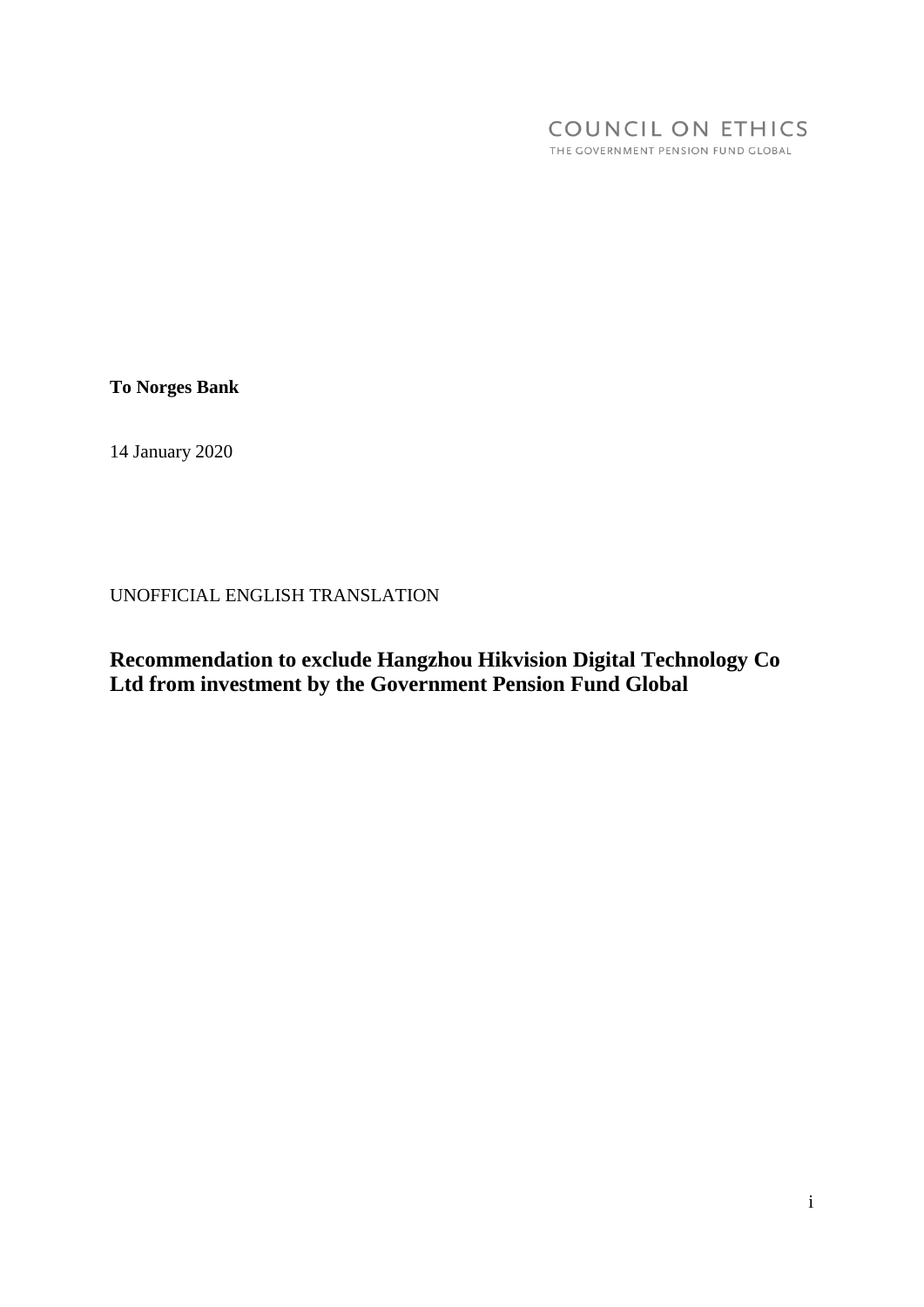#### **Summary**

The Council on Ethics recommends that Hangzhou Hikvision Digital Technology Co Ltd be excluded from investment by the Government Pension Fund Global (GPFG) due to an unacceptable risk that the company is contributing to serious human rights violations.

Hikvision is a global Chinese technology company that provides products and services in the field of surveillance technology. This recommendation concerns Hikvision's role in the mass surveillance in the Xinjiang region of China.

The inhabitants of Xinjiang, in particular the ethnic minority Uighurs and other Muslim minorities, are subject to extensive surveillance, which can lead to arbitrary detention in internment camps. The detainees are isolated from their families and do not know when they will be released. The detainees are also subjected to indoctrination, and there have been reports of psychological and physical abuse. It is estimated that at least 800,000 people from Muslim minority groups are detained in these camps.

In 2017, Hikvision entered into five public-private partnerships with the authorities in Xinjiang, worth a combined total of approximately CNY 1.86 billion. The projects involve the production, installation, operation and maintenance of surveillance systems. The company confirmed the projects in its half-year report for 2019. The Council finds that the company, through its participation in these projects, facilitates serious human rights abuse.

The company has not provided specific information about what it is doing to avoid participating in ongoing human rights abuses in Xinjiang. The Council attaches importance to the fact that the company has undertaken to operate and maintain the projects for periods ranging from 11 to 21 years. The Council therefore finds that there is an unacceptable risk that the company will continue to contribute to human rights abuse in the future.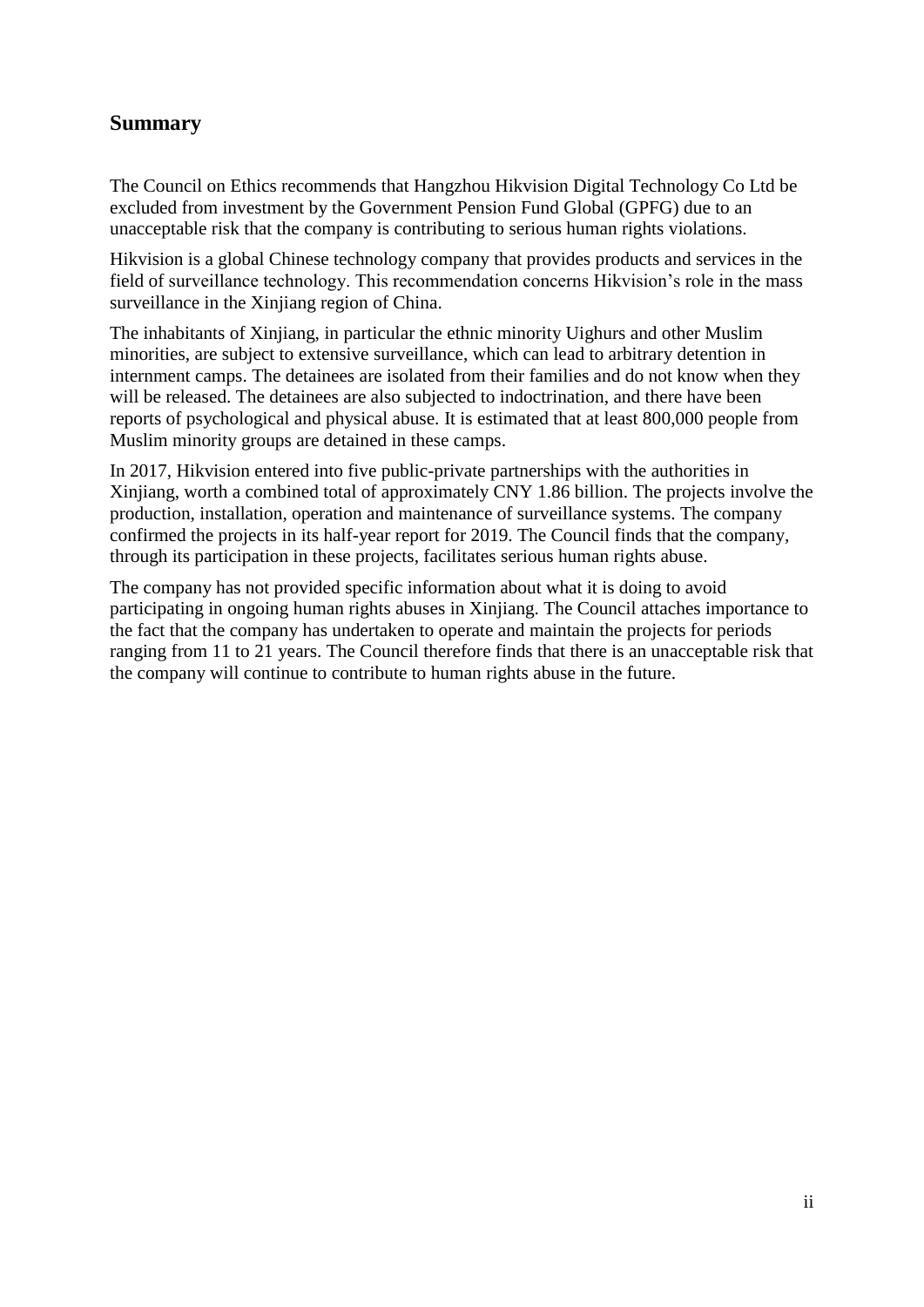# **Contents**

| 1              | <b>Introduction</b>                      |                         |  |
|----------------|------------------------------------------|-------------------------|--|
|                | Matters considered by the Council<br>1.1 |                         |  |
|                | 1.2 Human rights standards               | $\overline{2}$          |  |
|                | Sources<br>1.3                           | $\overline{2}$          |  |
| $\overline{2}$ | <b>Background</b>                        |                         |  |
| 3              | The Council on Ethics' findings          | $\overline{\mathbf{4}}$ |  |
| 4              | <b>Information from the company</b>      |                         |  |
| 5              | The Council on Ethics' assessment        |                         |  |
| 6              | <b>Recommendation</b>                    | 7                       |  |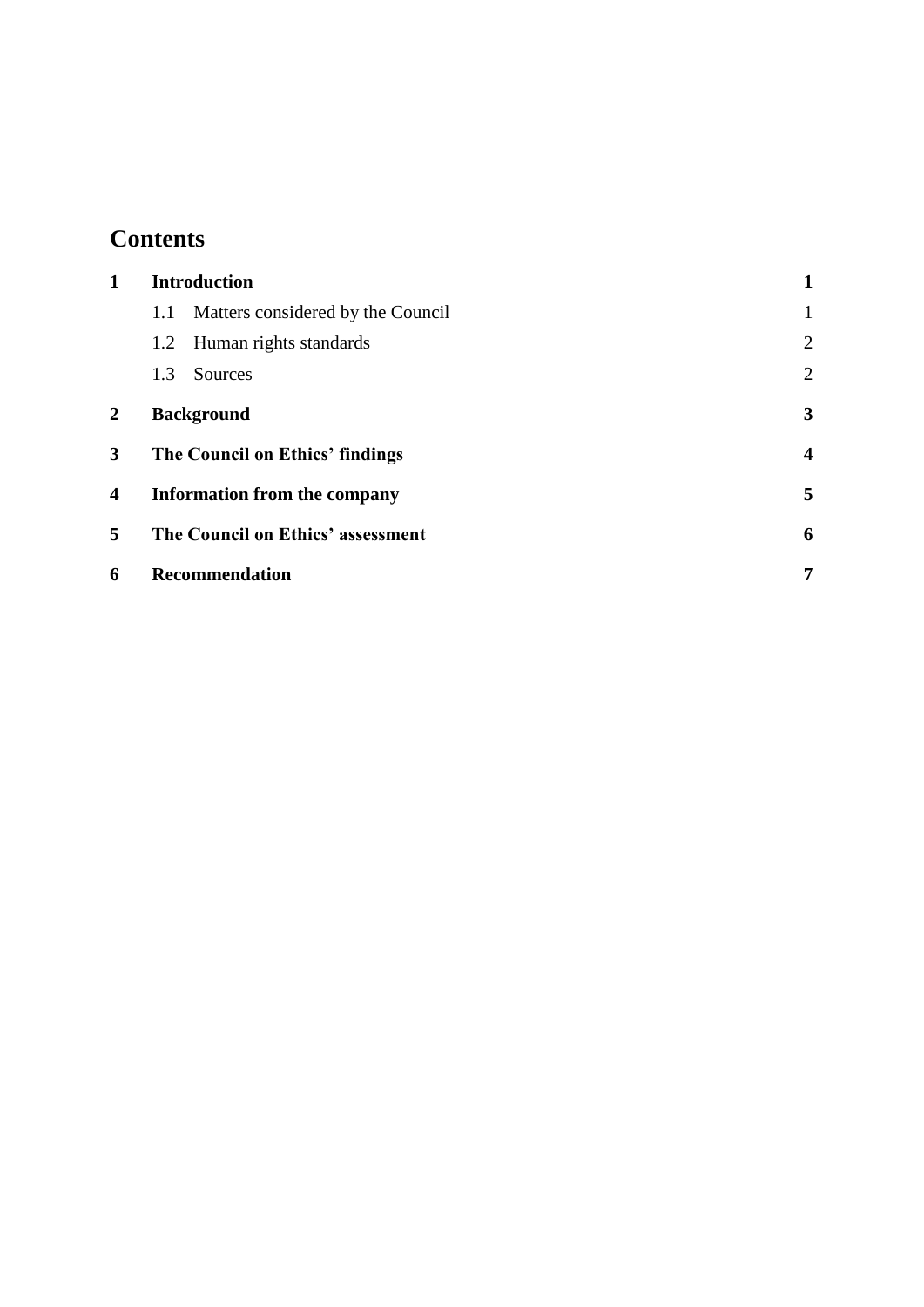## <span id="page-3-0"></span>**1 Introduction**

The Council on Ethics has assessed the investments made by the Government Pension Fund Global (GPFG) in Hangzhou Hikvision Digital Technology Co Ltd (Hikvision)<sup>1</sup> against the Guidelines for Observation and Exclusion of Companies from the GPFG (the ethical guidelines).<sup>2</sup> The Council's assessment focuses on Hikvision's role in the mass surveillance of people in the Xinjiang region of China.

Hikvision is a Chinese technology company with global operations. It provides video surveillance products and customised solutions, including research, design, development, testing, technical support and service.<sup>3</sup> The Chinese state-owned company China Electronics Technology Group Corporation (CETC) owns 41.6 per cent of Hikvision's shares.<sup>4</sup>

At the end of 2018, the GPFG owned 0.32 per cent of Hikvision's shares, worth approximately NOK 954 million. Hikvision is listed on the Shenzhen Stock Exchange.

#### <span id="page-3-1"></span>**1.1 Matters considered by the Council**

The Council on Ethics has assessed the GPFG's investment in Hikvision against section 3(a) of the ethical guidelines, which states that companies "may be put under observation or be excluded if there is an unacceptable risk that the company contributes to or is responsible for (…) serious or systematic human rights violations".

The Council bases its assessment on internationally recognised conventions and authoritative interpretations thereof. In this recommendation, the Council rests its assessment largely on the International Covenant on Civil and Political Rights, as well as the International Convention on the Elimination of All Forms of Racial Discrimination. Furthermore, the Council finds guidance in the UN Guiding Principles on Business and Human Rights.<sup>5</sup>

The Council has assessed the severity of the human rights abuse, the connection between the company and the abuse, and the risk of such abuse occurring in the future. In its assessment of the severity of the human rights abuse, the Council considers its scope, its consequences and the extent to which it is possible to remedy these consequences. The Council also attaches importance to the extent to which particularly vulnerable groups are affected.

Although international human rights conventions bind states and not companies, companies can be said to cause or contribute to the human rights abuse. The Council on Ethics takes no position on the extent to which the state is responsible for any human rights abuses that may occur. It is sufficient to establish that the company in question acts in a way that contributes to serious or systematic violation of internationally recognised human rights.

<u>.</u>

<sup>&</sup>lt;sup>1</sup> Issuer ID: 17478485

<sup>&</sup>lt;sup>2</sup> Guidelines for Observation and Exclusion of Companies from the Government Pension Fund Global. Adopted by the Ministry of Finance on 18 December 2014: [http://etikkradet.no/mandat/.](http://etikkradet.no/mandat/) English language version: [https://nettsteder.regjeringen.no/etikkradet3/files/2019/12/guidelines-for-observation-and-exclusion-from-the](https://nettsteder.regjeringen.no/etikkradet3/files/2019/12/guidelines-for-observation-and-exclusion-from-the-gpfg-01.09.2019.pdf)[gpfg-01.09.2019.pdf](https://nettsteder.regjeringen.no/etikkradet3/files/2019/12/guidelines-for-observation-and-exclusion-from-the-gpfg-01.09.2019.pdf)

<sup>&</sup>lt;sup>3</sup> Hikvision, Company Profile<https://www.hikvision.com/europe/Corporate/Company-Profile> <sup>4</sup> Hikvision, *Annual Report for 2018*

[https://www.hikvision.com/content/dam/hikvision/en/brochures/hikvision-financial](https://www.hikvision.com/content/dam/hikvision/en/brochures/hikvision-financial-report/Hikvision%202018%20Annual%20Report.pdf)[report/Hikvision%202018%20Annual%20Report.pdf](https://www.hikvision.com/content/dam/hikvision/en/brochures/hikvision-financial-report/Hikvision%202018%20Annual%20Report.pdf)

<sup>5</sup> OHCHR, UN Guiding Principles on Business and Human Rights, 2011

[https://www.ohchr.org/documents/publications/GuidingprinciplesBusinesshr\\_eN.pdf](https://www.ohchr.org/documents/publications/GuidingprinciplesBusinesshr_eN.pdf)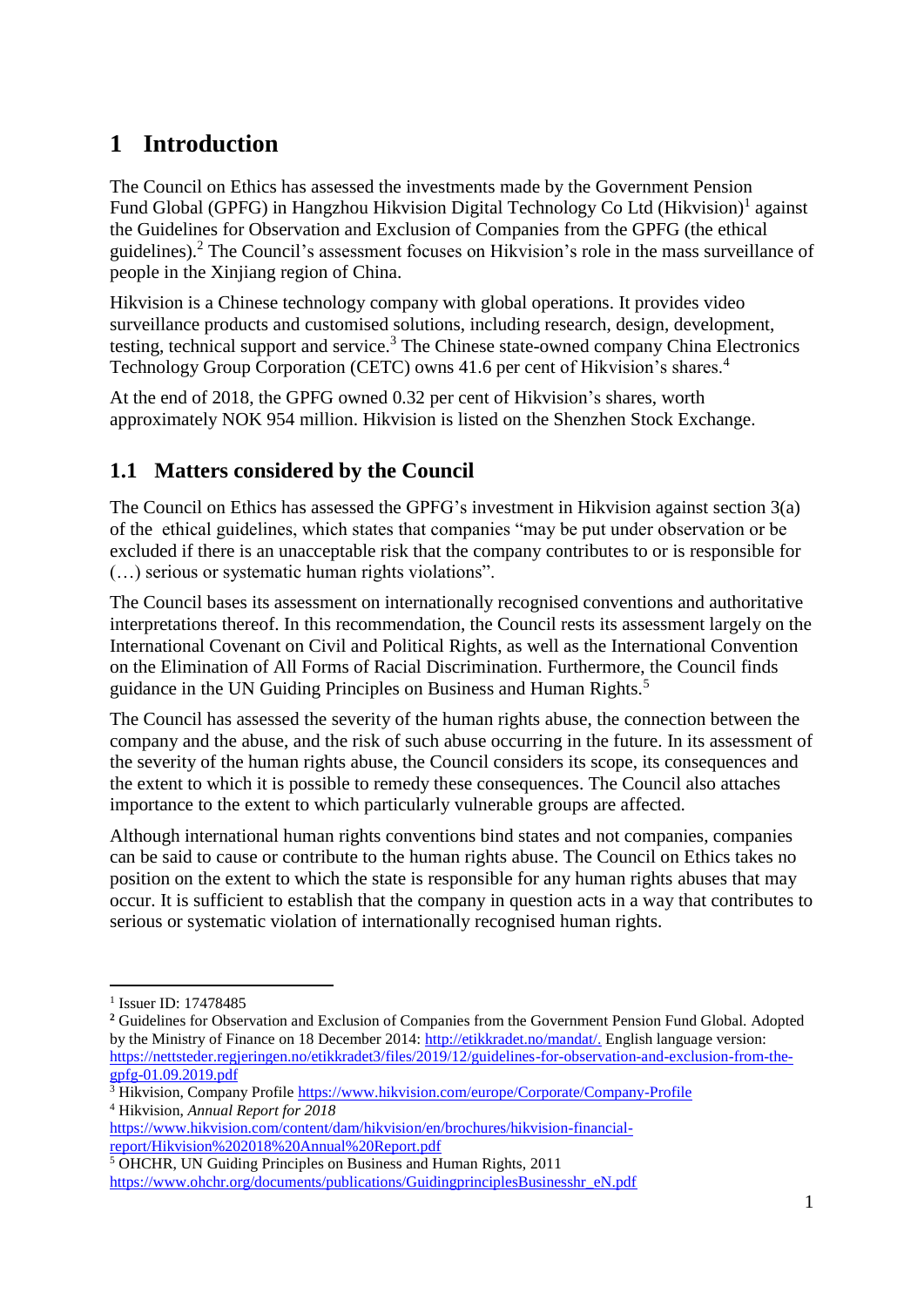To establish a company's contribution to human rights abuse, there must be a connection between the company's operations and the abuse in question, and the company must actively have contributed to the abuse or been aware of it without attempting to prevent it.

Finally, the abuse must be ongoing, or there must be an unacceptable risk that abuse may occur in the future. When considering the risk of new human rights abuses, previous acts or omissions may give an indication of future patterns of behaviour. Furthermore, the Council attaches importance to what the company is doing to prevent abuse. In this regard, the Council will consider the company's human rights policy, with particular emphasis on how it is implemented in practice, for example through human rights due diligence, management systems and operational level guidelines.

### <span id="page-4-0"></span>**1.2 Human rights standards**

In assessing Hikvision's operations in Xinjiang, the Council has focused on the right to privacy, religious freedom and the right to liberty and security. The Council has also considered discrimination based on ethnicity and religion.

The right to privacy is enshrined in Article 17 of the Convention on Civil and Political Rights (CCPR). According to the UN High Commissioner for Human Rights (OHCHR), the right to privacy plays a key role for the realisation of a broad spectrum of human rights, including the right to freedom of movement, freedom of expression, as well as the right to freedom of thought, conscience and religion. <sup>6</sup> The High Commissioner highlights that interference with the right to privacy can have a disproportionate impact on certain individuals and groups, thus intensifying inequality and discrimination.

The right to religious freedom follows from Article 18 of the CCPR. The right includes freedom to have a religion or belief of choice, and freedom to manifest this religion in public. No one shall be subject to coercion which would restrict this freedom.

The right to liberty and security of person follows from CCPR Article 9 and includes the right not to be subjected to arbitrary arrest or detention. In its General Comment No. 35 on Article 9, the UN Human Rights Committee states: "Arrest or detention as punishment for the legitimate exercise of the rights as guaranteed by the Covenant is arbitrary, including freedom of opinion and expression (art. 19), freedom of assembly (art. 21), freedom of association (art. 22), freedom of religion (art. 18) and the right to privacy (art. 17). $\cdot$ <sup>7</sup>

It follows from CCPR Article 2 that the Convention must be respected without discrimination of any kind, e.g. discrimination based on race and religion. Furthermore, according to Article 1 of the UN Convention on the Elimination of All Forms of Racial Discrimination (CERD), any restriction based on ethnic origin, which has the purpose or effect of impairing the enjoyment or exercise of human rights, constitutes racial discrimination.

#### <span id="page-4-1"></span>**1.3 Sources**

<u>.</u>

In this case, the Council on Ethics has made use of publicly available sources, including news media, government and UN bodies, as well as public procurement information and research carried out by IP Video Market Info Inc (IPVM). IPVM is a surveillance video research

<sup>6</sup> Annual report of the United Nations High Commissioner for Human Rights, The right to privacy in the digital age, 2018<https://undocs.org/A/HRC/39/29>

<sup>7</sup> Human Rights Committee, General Comment No. 35, Article 9 (Liberty and security of person), 2014 [https://undocs.org/CCPR/C/GC/35.](https://undocs.org/CCPR/C/GC/35)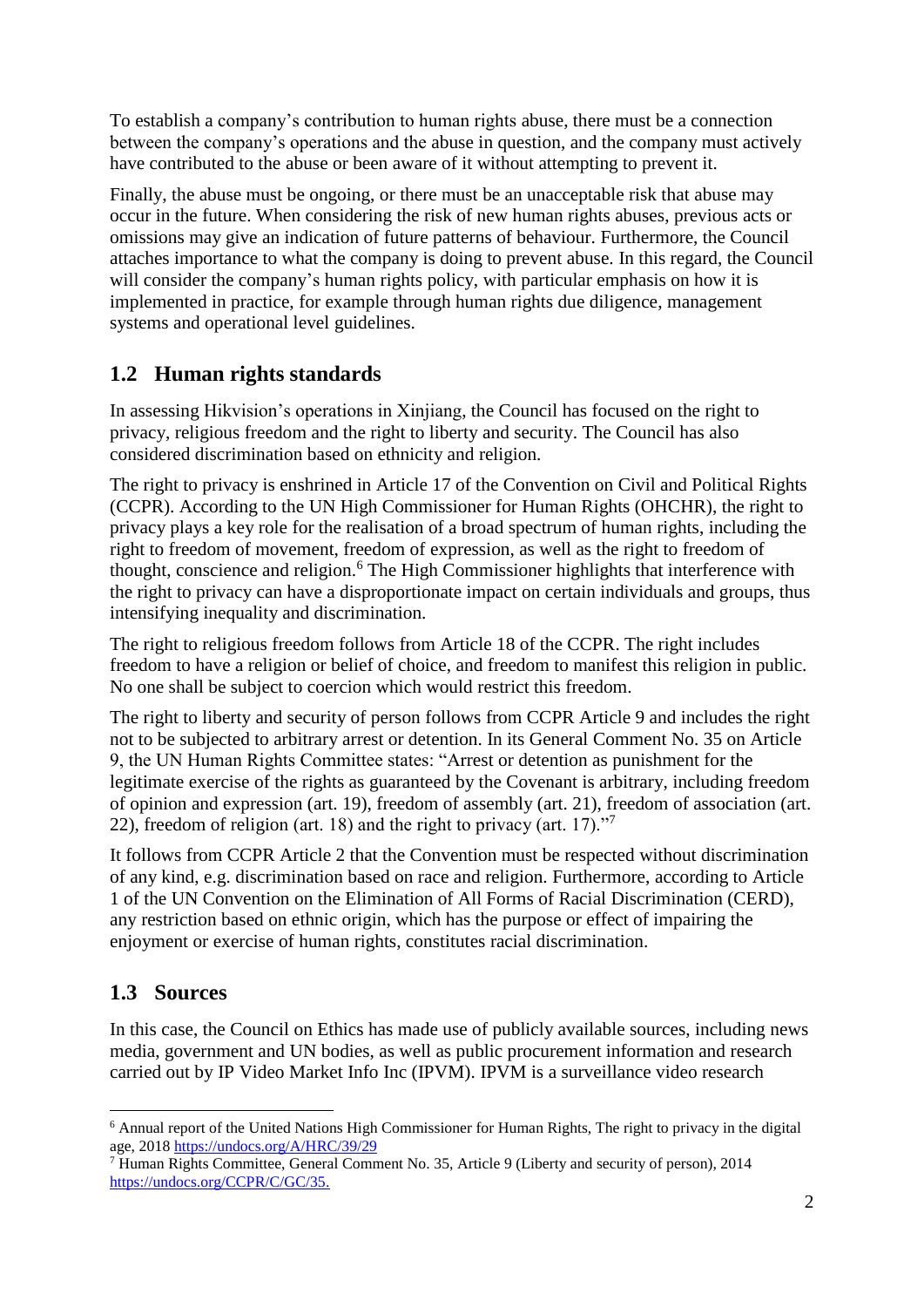company, which has carried out extensive investigations into Hikvision's operations in Xinjiang.

The Council has also gained access to procurement information about surveillance projects in Xinjiang which is no longer publicly available.

### <span id="page-5-0"></span>**2 Background**

Xinjiang is an autonomous region in north-western China with about 23 million inhabitants, of which 40 per cent are Han Chinese. About 40 percent of the population are Uighurs, a Muslim minority group originating in Central and East Asia. The region has a long history of discord between the authorities and the ethnic Uighur population. Over the last years, the Chinese government has increased security measures in Xinjiang.<sup>8</sup> These security measures include mass surveillance of Uighurs and other Muslim minorities in the region.<sup>9</sup> Surveillance includes widespread use of cameras and security checkpoints, including security controls at the entrances to shopping malls, train stations and hotels.<sup>10</sup> The information collected from the surveillance is used to identify people to be sent to detention camps and to monitor them once they are released. $^{11}$ 

In parallel with the expansion in surveillance, the Chinese government has established an extensive network of detention camps in Xinjiang. At least 800,000 people from Muslim minority groups in the region are being held in such camps.<sup>12</sup> Government officials have described the camps as vocational education and training centres, aimed at combating terrorism, separatism, and extremism.<sup>13</sup> However, the detainees are held involuntarily, and there have been reports of political indoctrination as well as psychological and physical abuse.<sup>14</sup>

Over the past year, the mass surveillance and detention camps have received massive news coverage,  $^{15}$  as well as strong criticism from international human rights organisations.<sup>16</sup> In September 2018, the Committee on the Elimination of Racial Discrimination published a

1

<sup>&</sup>lt;sup>8</sup> Landinfo, Re-education camps in Xinjiang, 2019 [https://landinfo.no/wp-content/uploads/2019/06/Kina](https://landinfo.no/wp-content/uploads/2019/06/Kina-temanotat-Omskoleringsleirane-i-Xinjiang-16052019.pdf)[temanotat-Omskoleringsleirane-i-Xinjiang-16052019.pdf.](https://landinfo.no/wp-content/uploads/2019/06/Kina-temanotat-Omskoleringsleirane-i-Xinjiang-16052019.pdf)

<sup>9</sup> New York Times, How China Uses High-Tech Surveillance to Subdue Minorities, 22 May 2019 [https://www.nytimes.com/2019/05/22/world/asia/china-surveillance-xinjiang.html?auth=login](https://www.nytimes.com/2019/05/22/world/asia/china-surveillance-xinjiang.html?auth=login-google&login=google)[google&login=google.](https://www.nytimes.com/2019/05/22/world/asia/china-surveillance-xinjiang.html?auth=login-google&login=google)

 $10$  Landinfo, 2019.

<sup>11</sup> New York Times, 2019

<sup>12</sup> BBC, China's hidden camps, 24 October 2018 [https://www.bbc.co.uk/news/resources/idt-](https://www.bbc.co.uk/news/resources/idt-sh/China_hidden_camps)

[sh/China\\_hidden\\_camps](https://www.bbc.co.uk/news/resources/idt-sh/China_hidden_camps) and The Guardian, *China 'holding at least 120,000 Uighurs in re-education camps',* 25 January 2018 [https://www.theguardian.com/world/2018/jan/25/at-least-120000-muslim-uighurs-held-in-chinese](https://www.theguardian.com/world/2018/jan/25/at-least-120000-muslim-uighurs-held-in-chinese-re-education-camps-report)[re-education-camps-report](https://www.theguardian.com/world/2018/jan/25/at-least-120000-muslim-uighurs-held-in-chinese-re-education-camps-report)

 $13$  Landinfo, 2019.

<sup>&</sup>lt;sup>14</sup> Landinfo, 2019.

<sup>&</sup>lt;sup>15</sup> See, for example, New York Times<https://www.nytimes.com/search?query=xinjiang> and The Guardian [https://www.theguardian.com/world/xinjiang.](https://www.theguardian.com/world/xinjiang)

<sup>&</sup>lt;sup>16</sup> See, for example, Amnesty International, [https://www.amnesty.org/en/latest/news/2018/09/china-xinjiang](https://www.amnesty.org/en/latest/news/2018/09/china-xinjiang-families-of-up-to-one-million-detained-demand-answers/)[families-of-up-to-one-million-detained-demand-answers/](https://www.amnesty.org/en/latest/news/2018/09/china-xinjiang-families-of-up-to-one-million-detained-demand-answers/) and Human Rights Watch

[https://www.hrw.org/report/2018/09/09/eradicating-ideological-viruses/chinas-campaign-repression-against](https://www.hrw.org/report/2018/09/09/eradicating-ideological-viruses/chinas-campaign-repression-against-xinjiangs)[xinjiangs.](https://www.hrw.org/report/2018/09/09/eradicating-ideological-viruses/chinas-campaign-repression-against-xinjiangs)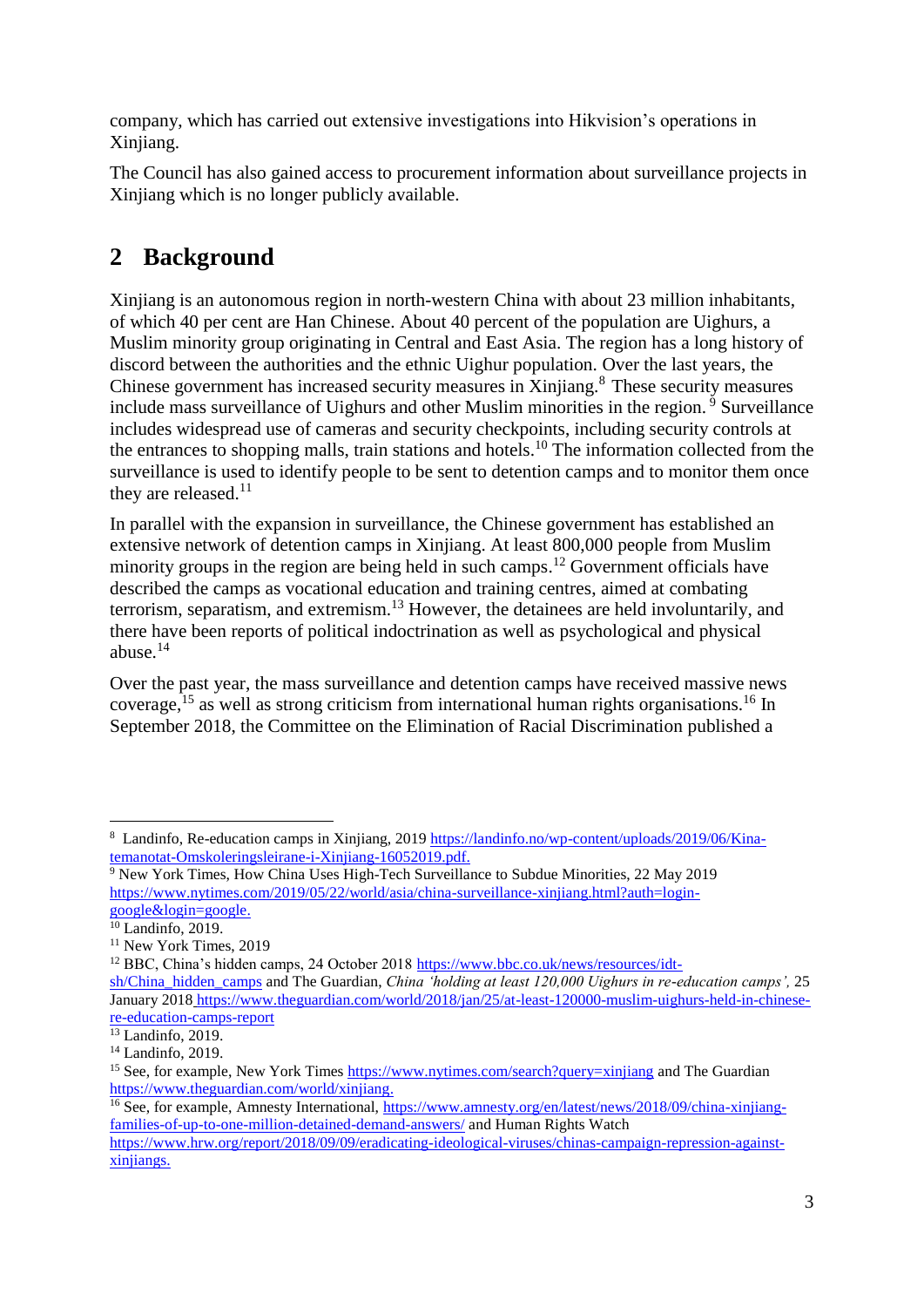report in which it voiced serious concern about claims that ethnic Uighurs and other Muslim minorities were being held without trial for long periods of time.<sup>17</sup>

In a letter sent to the President of the Human Rights Council in July 2019, 22 signatory states express concern about "credible reports of arbitrary detention" in Xinjiang and "widespread surveillance and restrictions" targeting Uighurs and other minorities. The signatories call on China to "refrain from the arbitrary detention and restrictions on freedom of movement of Uighurs, and other Muslim and minority communities in Xinjiang."<sup>18</sup>

In October 2019, eight companies, including Hikvision, were sanctioned by the US government for their role in the surveillance of Uighurs and other minorities in Xinjiang. According to the decision by the US Bureau of Industry and Security, the companies are implicated in human rights violations, including repression, arbitrary mass detention, and the surveillance of Muslim minority groups in the region.<sup>19</sup>

### <span id="page-6-0"></span>**3 The Council on Ethics' findings**

In 2017, Hikvision signed public-private partnership (PPP) contracts with the authorities in Xinjiang worth a combined total of CNY 1.86 billion.<sup>20</sup> The amount was spread out across five different projects worth between CNY 300 and 500 million each. Hikvision confirmed these projects in its half-year report for  $2019$ <sup>21</sup>

The projects are:

1

- Moyu Security Protection and Prevention Control System
- Yutian Safe City
- Pishan Security Protection and Prevention Control System
- Luopu Security Protection and Prevention Control System
- Urumqi High-Tech Zone (New Urban Area) Safe City & Surveillance System for Social Comprehensive Management

Four of the projects, Moyu, Yutian, Pishan and Luopu, all located in the Hotan Prefecture, are listed in a prefectural overview of PPPs from 2017.<sup>22</sup> The overview includes budgets and the proposed contract period for each of the projects, ranging from 11 to 21 years. The contract period includes the construction period as well as a period of operation and maintenance.

<sup>18</sup> Letter dated 8 July 2019 from the Permanent Representatives of Australia, Austria, Belgium, Canada, Denmark, Estonia, Finland, France, Germany, Iceland, Ireland, Japan, Latvia, Lithuania, Luxembourg, the Netherlands, New Zealand, Norway, Spain, Sweden, Switzerland and the United Kingdom of Great Britain and Northern Ireland to the United Nations Office at Geneva addressed to the President of the Human Rights Council, A/HRC/41/G/11, [https://ap.ohchr.org/Documents/sdpage\\_e.aspx?b=10&se=204&t=2.](https://ap.ohchr.org/Documents/sdpage_e.aspx?b=10&se=204&t=2)

<sup>21</sup> Hikvision, Half-Year Report 201[9 https://oversea-](https://oversea-download.hikvision.com/uploadfile/Investment%20Relationship/Hikvision%202019%20Half%20Year%20Report.pdf)

<sup>&</sup>lt;sup>17</sup> Committee on the Elimination of Racial Discrimination, Concluding observations on the combined fourteenth to seventeenth periodic reports of China, 19 September 2018 [https://undocs.org/en/CERD/C/CHN/CO/14-17.](https://undocs.org/en/CERD/C/CHN/CO/14-17)

<sup>&</sup>lt;sup>19</sup> US Federal Register, Addition of Certain Entities to the Entity List, A Rule by the Industry and Security Bureau on 10 September 2019 [https://www.federalregister.gov/documents/2019/10/09/2019-22210/addition-of](https://www.federalregister.gov/documents/2019/10/09/2019-22210/addition-of-certain-entities-to-the-entity-list)[certain-entities-to-the-entity-list.](https://www.federalregister.gov/documents/2019/10/09/2019-22210/addition-of-certain-entities-to-the-entity-list)

 $20$  ITS114 (procurement information in Chinese) Annual Review of 2017, [http://www.its114.com/html/siteidea/project/2018\\_01\\_91819.html.](http://www.its114.com/html/siteidea/project/2018_01_91819.html)

[download.hikvision.com/uploadfile/Investment%20Relationship/Hikvision%202019%20Half%20Year%20Repo](https://oversea-download.hikvision.com/uploadfile/Investment%20Relationship/Hikvision%202019%20Half%20Year%20Report.pdf) [rt.pdf.](https://oversea-download.hikvision.com/uploadfile/Investment%20Relationship/Hikvision%202019%20Half%20Year%20Report.pdf)<br><sup>22</sup> Siti

Situation table for Hotan PPP projects, 2017 (in Chinese) [https://www.xjht.gov.cn/article/show.php?itemid=263214.](https://www.xjht.gov.cn/article/show.php?itemid=263214)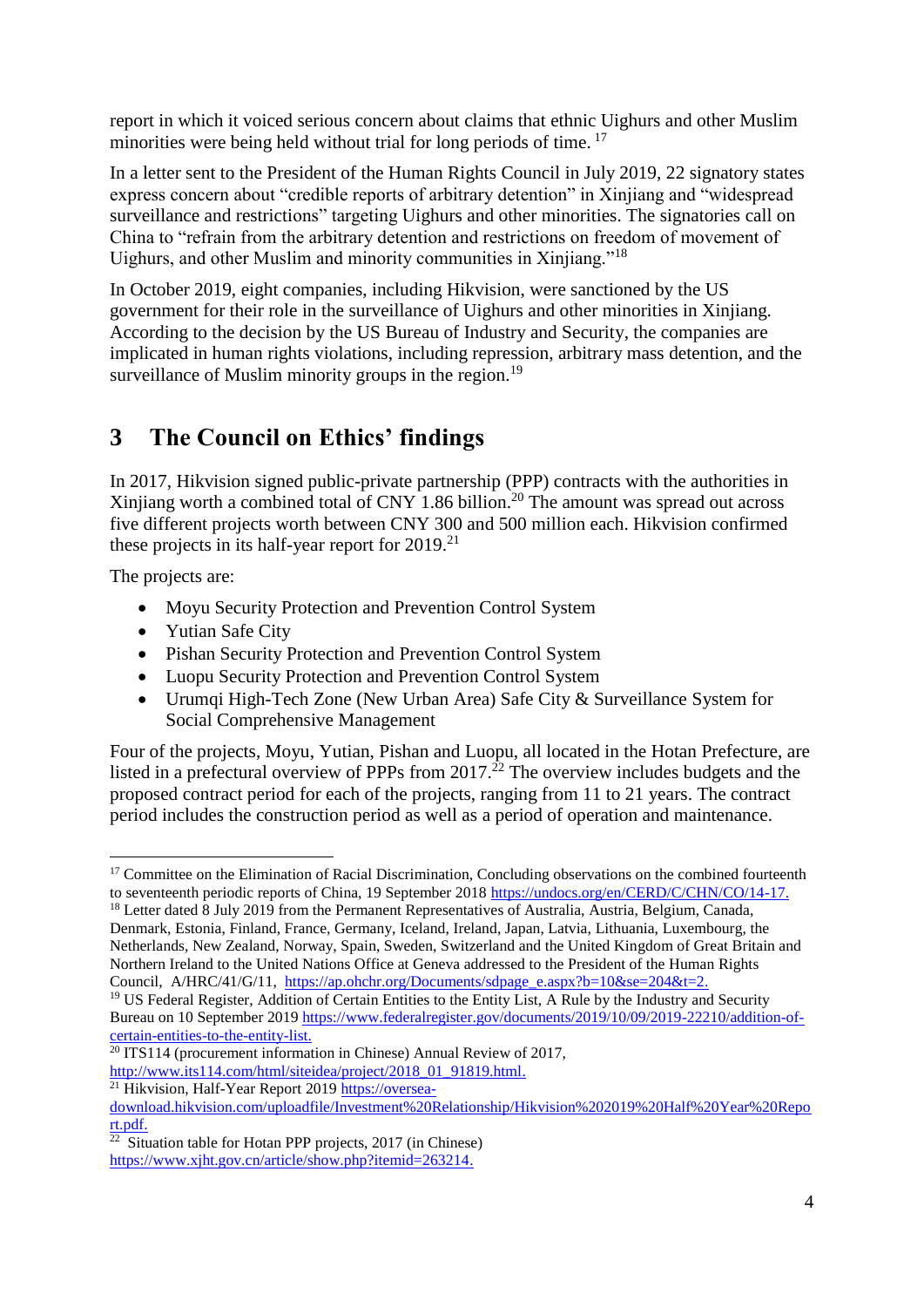Upon expiration of the contract period, the company will transfer the project assets to the authorities without compensation.

The Council has gained access to detailed information about the Moyu project, which includes a network of around 35,000 cameras to monitor schools, streets and offices. The project also includes the installation of facial recognition cameras at 967 mosques in the area.<sup>23</sup> In addition, the Moyu project covers video conference systems at mosques. The purpose of the video conferencing systems is reportedly to transmit sermons from a public body responsible for relations between the central government and ethnic minorities in China. 24

The Luopu project tender requires the company to provide various products and services for communication, security and surveillance.<sup>25</sup> The Yutian and Pishan projects include similar requirements, in addition to video surveillance and video conferencing systems for mosques.<sup>26</sup>

The Pishan and Moyu projects also include surveillance systems for detention camps.<sup>27</sup> The Pishan tender includes a surveillance system for *transformation through education centres*, a description commonly used to describe the detention camps.<sup>28</sup>

In addition to the projects in Hotan, Hikvision won the tender for a large project in Xinjiang's regional capital, Urumqi, called the Urumqi High-Tech Zone. On its website, the company discloses that it will provide 30,000 cameras covering the streets of the city.  $^{29}$  According to the tender, the project also includes video analytics hubs, intelligent monitoring systems, big data centres, police checkpoints and drones.<sup>30</sup> The total value of the contract is estimated at CNY 500 million. Hikvision will be responsible for operation and maintenance for a period of ten years.

### <span id="page-7-0"></span>**4 Information from the company**

<u>.</u>

In September 2019, the Council sent a letter to Hikvision with a number of questions regarding the company's surveillance operations in Xinjiang. The company did not respond to the Council's specific questions, but explained that it had engaged an American human rights

 $^{23}$  The information is not publicly available, but is referred to by AFP. Chinese firms cash in on Xinjiang's growing police state, 28 July 2018<https://www.afp.com/en/chinese-firms-cash-xinjiangs-growing-police-state> and IPVM, *Hikvision Wins Chinese Government Forced Facial Recognition Project Across 967 Mosques,* 16 July 2018<https://ipvm.com/reports/hik-mosques>.

 $^{24}$  IPVM, 16 July 2018 [https://ipvm.com/reports/hik-mosques.](https://ipvm.com/reports/hik-mosques)

<sup>&</sup>lt;sup>25</sup> Chinappp.cn (procurement information in Chinese), Loupo Security Protection and Prevention Control System, no longer available on this website.

<sup>&</sup>lt;sup>26</sup> Bidchance.com (procurement info in Chinese), Yutian Safe City

<http://www.bidchance.com/info.do?channel=calgg&id=22860984>and Pishan Security Protection and Prevention Control System,<https://perma.cc/FB7D-8URQ> (permanent link).

<sup>&</sup>lt;sup>27</sup> IPVM, Evidence Of Hikvision's Involvement With Xinjiang IJOP And Re-Education Camps, 2 October 2018 <https://ipvm.com/reports/hikvision-xinjiang> and AFP Chinese firms cash in on Xinjiang's growing police state, 28 July 2018 [https://www.afp.com/en/chinese-firms-cash-xinjiangs-growing-police-state.](https://www.afp.com/en/chinese-firms-cash-xinjiangs-growing-police-state)

<sup>&</sup>lt;sup>28</sup> Bidchance.com (procurement information in Chinese), Pishan Security Protection and Prevention Control System,<https://perma.cc/FB7D-8URQ> (permanent link). This information about the Moyu project is no longer available online.

<sup>&</sup>lt;sup>29</sup> Hikvision,<http://www.cctvhkws.com/xwdt/dljd/295.html> and

[http://www1.hikvision.com/cn/news\\_detail\\_63\\_i2394.html.](http://www1.hikvision.com/cn/news_detail_63_i2394.html)

<sup>&</sup>lt;sup>30</sup> UHDZ.gov, Urumqi High-Tech Zone (New Urban Area) Safe City & Surveillance System for Social Comprehensive Management, [http://www.uhdz.gov.cn/info/1011/17591.htm.](http://www.uhdz.gov.cn/info/1011/17591.htm)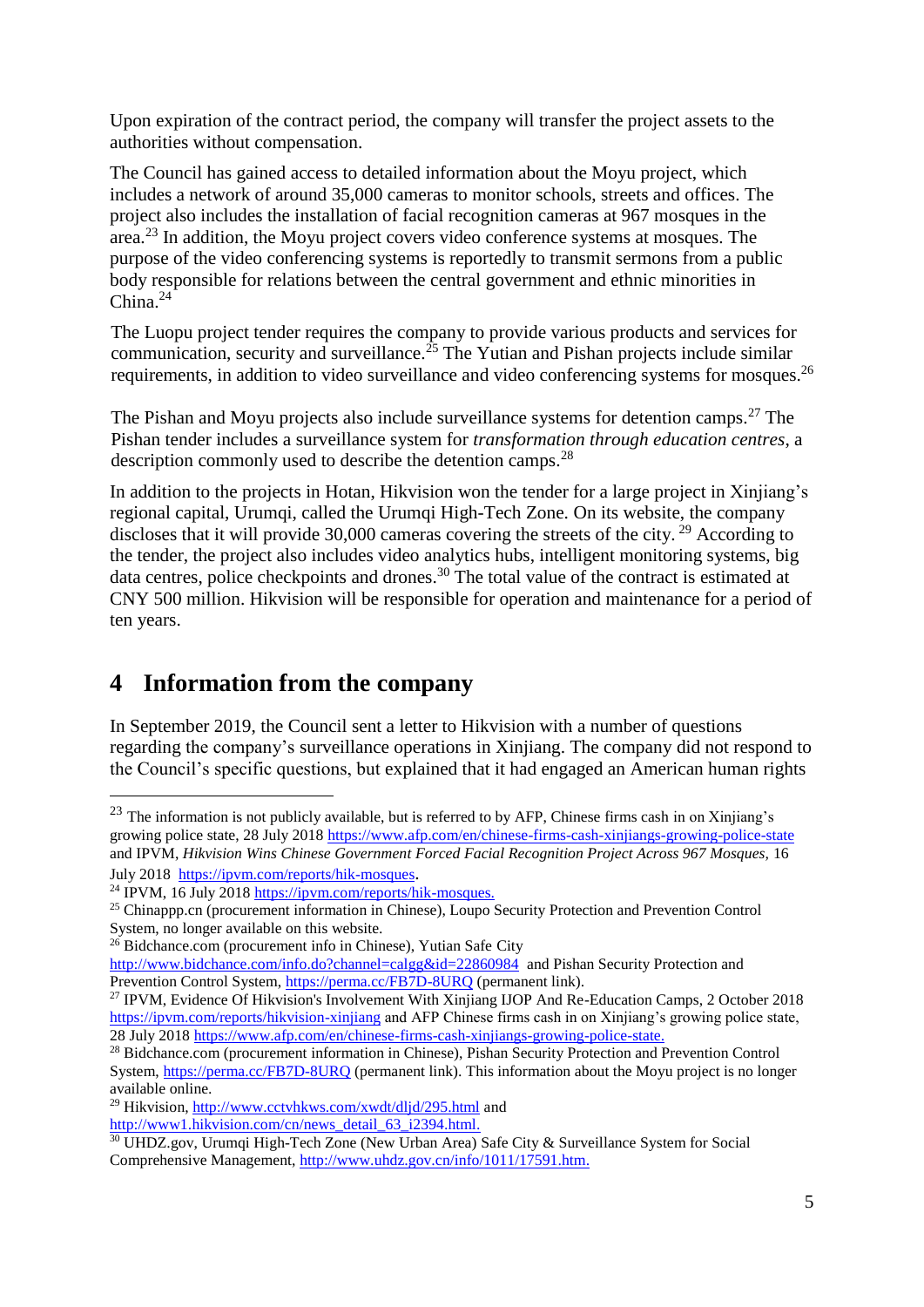lawyer to carry out an independent investigation of the company's compliance policies and procedures, internal control system, corporate structure and the five Xinjiang projects.

According to the company, the investigation did not find any evidence that Hikvision entered into the projects with intent to violate any laws, nor evidence that it knowingly played an active role in any alleged abuses. The investigation did, however, identify several deficiencies and weaknesses of the company's compliance regime and corporate structure, and gave the members of the board and management team recommendations for improvement. The company's senior management team has begun to implement these recommendations.

In Hikvision's 2018 ESG report, the company states that it respects the human rights as set forth in various UN conventions, including the International Covenant on Civil and Political Rights.<sup>31</sup> In an investor call in May 2019, the company stated that different countries and regions interpret human rights in different ways, and that the company "needs to obey laws and regulations in Eastern countries like China and respect their views on human rights".<sup>32</sup>

In November 2019, the Council sent Hikvision a draft recommendation to exclude it from investment by the GPFG. In its reply, the company emphasised that the US sanctions are politically motivated. The company also declared the notion that Hikvision knew what was going on in the detention camps to be a misunderstanding. Hikvision was also critical of the emphasis the Council has placed on reports from "outside news and media".

### <span id="page-8-0"></span>**5 The Council on Ethics' assessment**

The Council has assessed whether there is an unacceptable risk that Hikvision, through its operations in Xinjiang, is contributing to serious human rights abuses.

The mass surveillance in Xinjiang and its consequences for the region's ethnic minorities are well documented. The Council considers that despite the legitimate objective of combatting extremism, this surveillance constitutes serious interference with the right to privacy for a large number of people. The surveillance also has a strong discriminatory aspect because it specifically targets ethnic and religious minorities who are already particularly vulnerable to human rights abuse.

The surveillance enables the authorities to gather information about otherwise legitimate religious activities, and this puts ethnic minorities at risk of arbitrary detention in camps where they are isolated from their families without knowing when they will be released. There have also been reports of political indoctrination as well as physical and psychological abuse.

Hikvision has confirmed that the company is participating in several large projects that include the manufacturing, installation and operation of surveillance systems for the authorities in Xinjiang. The projects include surveillance systems in mosques and detention camps. The Council rests on the understanding that the company was aware of the purpose for which its technology was to be used. The Council therefore finds that the company has facilitated serious human rights abuses through its participation in the aforementioned projects.

1

<sup>&</sup>lt;sup>31</sup> Hikvision, ESG Report, 2018 [https://oversea](https://oversea-download.hikvision.com/uploadfile/Investment%20Relationship/ESG%20Report/Hikvision%202018%20ESG%20Report.pdf)[download.hikvision.com//uploadfile/Investment%20Relationship/ESG%20Report/Hikvision%202018%20ESG](https://oversea-download.hikvision.com/uploadfile/Investment%20Relationship/ESG%20Report/Hikvision%202018%20ESG%20Report.pdf) [%20Report.pdf.](https://oversea-download.hikvision.com/uploadfile/Investment%20Relationship/ESG%20Report/Hikvision%202018%20ESG%20Report.pdf)

<sup>&</sup>lt;sup>32</sup> IPVM, Hikvision: In China, We Obey PRC Human Rights Law, 28 May 2019 <https://ipvm.com/reports/hikvision-human-rights>